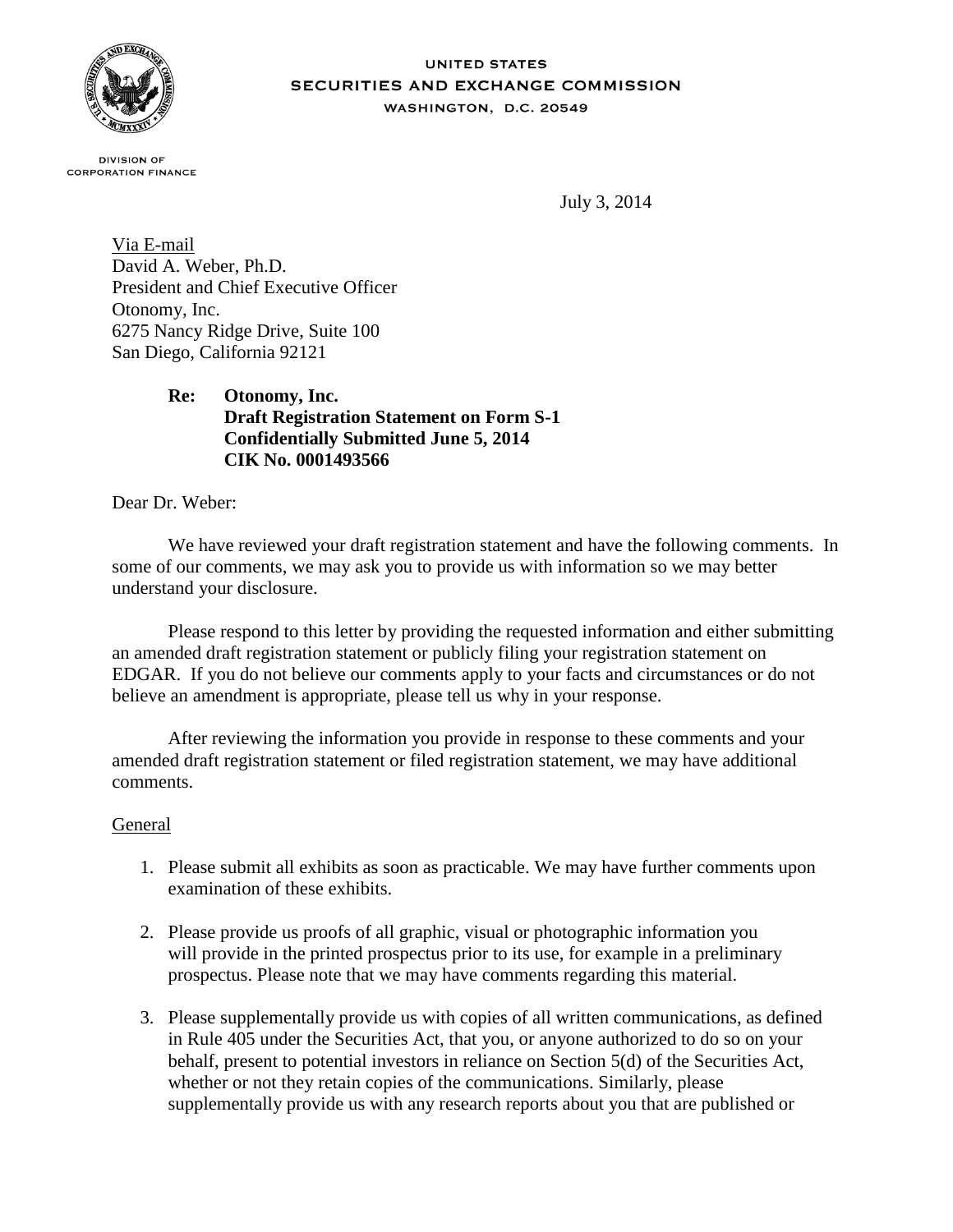distributed in reliance upon Section 2(a)(3) of the Securities Act of 1933 added by Section 105(a) of the Jumpstart Our Business Startups Act by any broker or dealer that is participating or will participate in your offering.

4. We will deliver any comments to your confidential treatment request via separate letter. Please be advised that we will have to grant the confidential treatment request before we can act upon any request for effectiveness of the registration statement you will file.

### Prospectus Summary Our Product Candidates, page 3

- 5. Please briefly explain the meaning of "p-value" and " $(p<0.05)$ " on page 3 of the summary.
- 6. Please define the terms "chronic suppurative otitis media" and "excitotoxicity" for a lay investor to understand.
- 7. We note on page 4 and elsewhere in the prospectus, including pages 74, 84, 88 and 90, you characterize either AuriPro or OTO-104 as "safe" based on the results of clinical trials. Because FDA approval is dependent on the agency making a formal determination (according to criteria specified in law and agency regulations) that a drug, biologic or, in certain cases, a medical device, is both safe and effective, it is premature for you to describe your clinical stage products as safe or effective. It is also inappropriate to state that the results of any of your trials demonstrated or established safety or efficacy. Accordingly, please remove or modify this wording, as necessary, throughout your prospectus.

# Risk Factors

# ""If product liability lawsuits are brought…," page 26

8. Please disclose here and elsewhere in the risk factors where you address the company's liability risks and corresponding insurance coverage, that you carry insurance coverage with policy limits that are customary for similarly situated companies and adequate to provide you with insurance coverage for foreseeable risks.

# Capitalization, page 52

9. Please expand your pro forma disclosures throughout the filing to explain why assuming that the preferred stock will be converted into common stock is factually supportable. We refer to the conditions for conversion disclosed in Note 7 in "Conversion" on page F-25 and to Rule 11-02(b)(6) of Regulation S-X.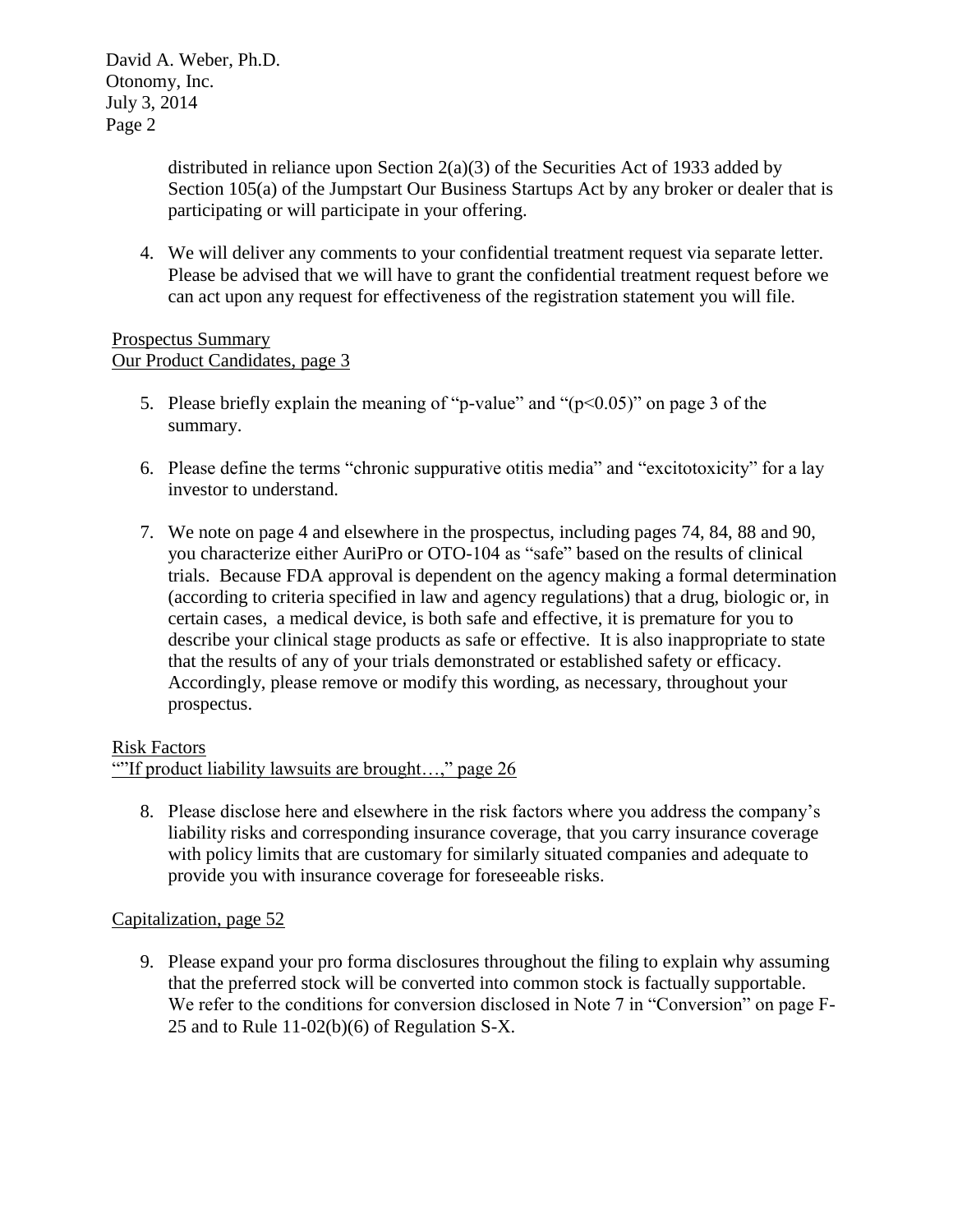David A. Weber, Ph.D. Otonomy, Inc. July 3, 2014 Page 3

### Management's Discussion and Analysis Stock-based Compensation, page 64

10. We may have additional comments on your accounting for stock compensation or any beneficial conversion features once you have disclosed an estimated offering price. Please supplementally provide us with a quantitative and qualitative analysis explaining the difference between the estimated offering price and the fair value of each equity issuance through the date of effectiveness for the preceding twelve months.

Business Our Product Candidates AuriPro: Sustained-Exposure Antibiotic for Otic Indications AuriPro product profile, page 80

- 11. Please define the term "quinolone" for a lay investor to understand.
- 12. In the text preceding the chart at the top of page 81, please explain what the Minimum Inhibitory Concentrations are and, if possible, in the chart itself please juxtapose these concentrations against those observed using the AuriPro and CIPRODEX formulations.
- 13. Please add to the disclosure on page 81 where you discuss the future submission of an NDA for AuriPro to briefly explain what a Section 505(b)(2) application is and how it differs from Section 505(b)(1).
- 14. We note that the company appears to have proceeded from its Phase 1b clinical trial of AuriPro directly to its two ongoing Phase 3 trials. As it is customary for clinical drug trials to progress from Phase 1 to Phase 2 before moving on to Phase 3 trials, please advise us with a view towards revising your disclosure, why the company has not followed this route and the impact, if any, on the FDA's approval of AuriPro if and when an NDA is submitted.
- 15. Please disclose when you met with the FDA to discuss the Phase 1b results and whether the FDA gave any assurances that it will not require you to conduct additional studies beyond the ongoing Phase 3 trials to support an NDA for AuriPro.

# AuriPro Phase 1b clinical trial, page 82

16. Please revise your disclosure to explain the relevance of statistical significance to the FDA's evidentiary standards for drug approval.

### OTO-104: Sustained Exposure Steroid for Inner Ear Disorders, page 85

17. We note your statement that the FDA has granted OTO-104 Fast Track Designation. Here and in your prospectus summary please briefly explain the significance of this status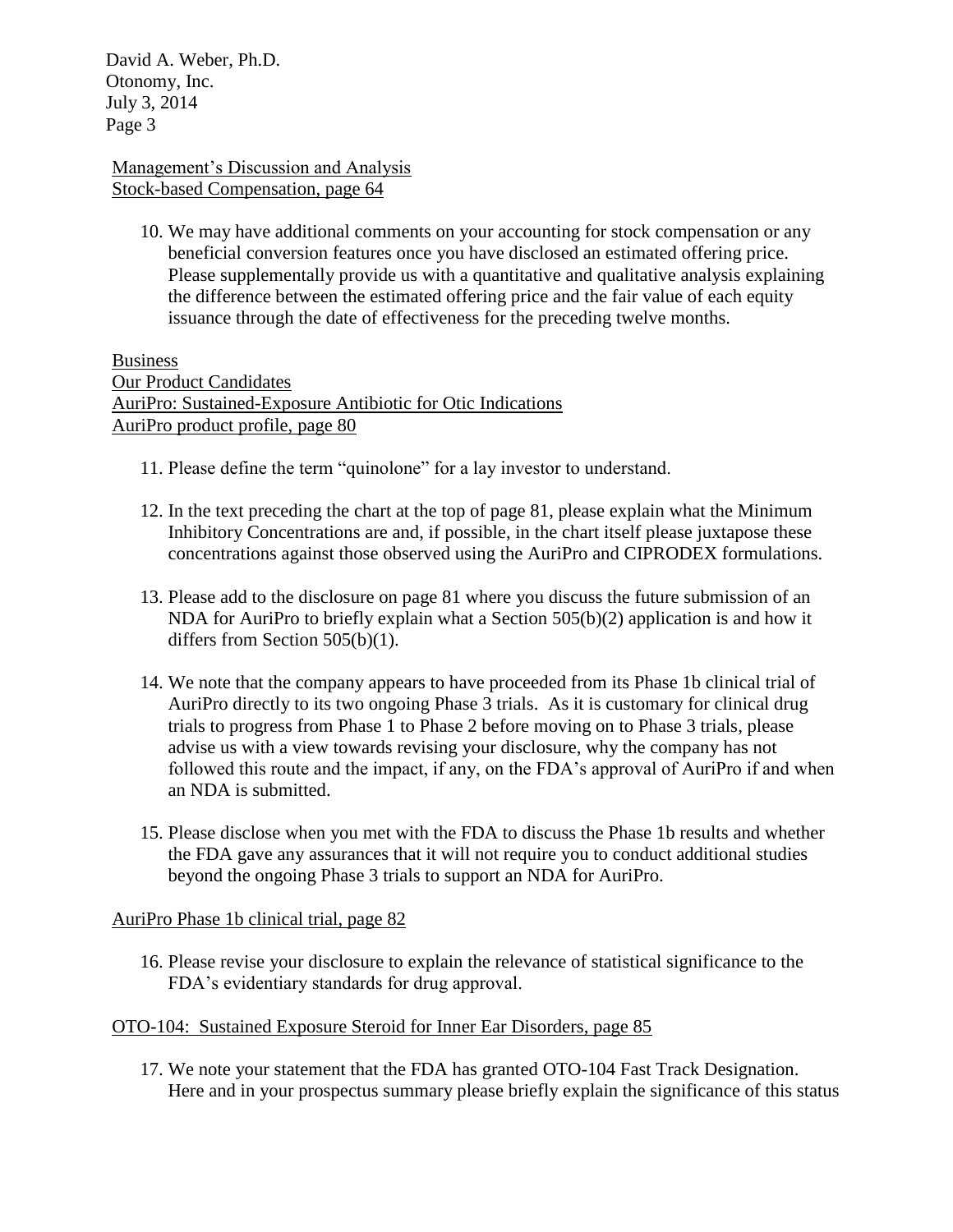David A. Weber, Ph.D. Otonomy, Inc. July 3, 2014 Page 4

and the criteria for Fast Track eligibility.

18. Please disclose the reasons the FDA put your Phase 1b clinical trial for OTO-104 on Full Clinical Hold.

### OTO-104 Phase 1b clinical trial in Ménière's disease patients, page 88

19. We note that the Phase 1b trial was not designed to establish efficacy. Please explain the aspects of the trial design that preclude a finding of efficacy and the consequent limitations on using the trial results as a basis for demonstrating efficacy in the company's eventual application for FDA approval.

### OTO-311: Sustained-Exposure Treatment for Tinnitus, page 91

20. When you discuss the background of NMDA receptor antagonists for tinnitus, please specify the clinical trials to which you refer that have demonstrated reductions in the severity of tinnitus. Similarly, please identify the third party clinical trials that have provided evidence of clinical activity for gacyclidine in modulating aspects of tinnitus symptoms.

### Competition, page 93

21. If you are aware of any particular competing product candidates, please disclose the name of the competitor(s) and the respective stage(s) of development.

### License and Other Agreements, page 98

22. To the extent material, please disclose the annual license maintenance payments you are required to make to the Regents of the University of California.

Description of Capital Stock Voting Rights, page 136

> 23. Please disclose the vote required by security holders to take action on matters other than the election of directors, as required by Item  $202(a)(1)(v)$  of Regulation S-K.

### General

If you intend to respond to these comments with an amended draft registration statement, please submit it and any associated correspondence in accordance with the guidance we provide in the Division's October 11, 2012 announcement on the SEC website at http://www.sec.gov/divisions/corpfin/cfannouncements/drsfilingprocedures101512.htm.